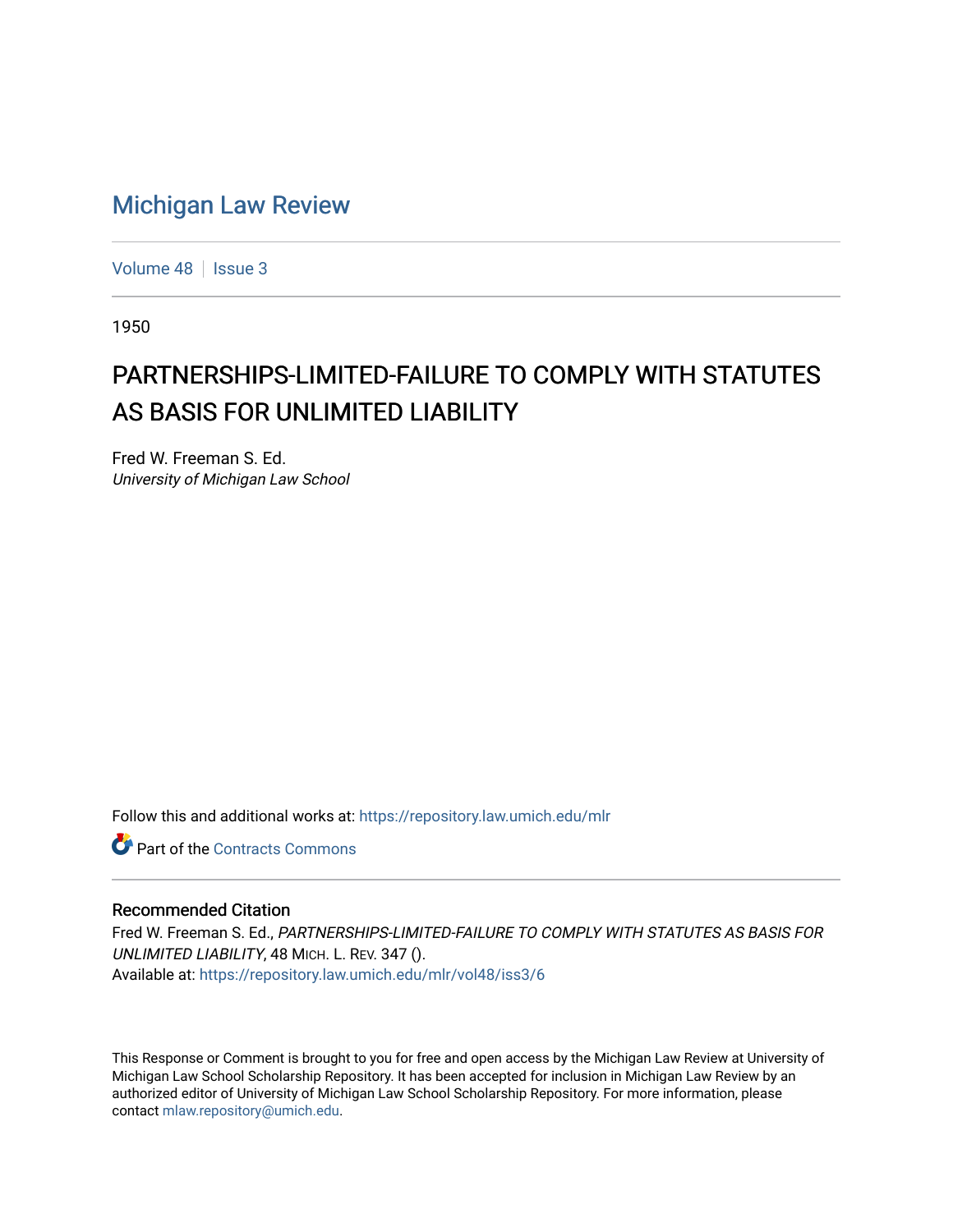## 1950] COMMENTS 347

PARTNERSHIPS-LIMITED-FAILURE TO COMPLY WITH STATUTES AS BASIS FOR UNLIMITED LIABILITY-The recent decision of the Eighth Circuit Court of Appeals in *Kistler v. Gingles*,<sup>1</sup> that a limited partner under the Arkansas Limited Partnership Act fails to avoid unlimited liability if the terms of the statute are not complied with, illustrates the inherent danger of the limited partnership. This statute,<sup>2</sup> which is typical of the limited partnership statutes<sup>3</sup> antedating the Uniform Limited Partnership  $Act<sub>1</sub><sup>4</sup>$  provides, in part, for an affidavit by one of the general partners stating that the sums which each limited partner proposes to contribute to the enterprise have actually and in good faith been paid into the business in cash by the date of its registration; $5$ and that if any false statement be made in the affidavit, all the persons interested in such partnership shall be liable for all the engagements of the firm as general partners.<sup>6</sup> The uncontested facts in the above case show that while the would-be limited partners had not actually paid over in cash their full contributions as had been stated in the affidavit, they were at all times ready, willing, and able to so do. Instead of losing only their initial investment in the enterprise, the investors were held liable for the concern's entire indebtedness as a result of their failure to follow the precise terms of the statute. Herein lies the danger of the limited partnership and the reason this type of business association has been largely neglected in those states not adopting the Uniform Limited Partnership Act.<sup>7</sup>

The purpose of the limited partnership is well stated by the Supreme Court of Connecticut:<sup>8</sup> " $\ldots$  [In the limited partnership] we find a clear general purpose and intent by the legislature to encourage trade by authorizing and permitting a capitalist to put his money into a partnership with general partners possessed of skill and business

1 (8th Cir., 1949) 171 F. (2d) 912.

<sup>2</sup>Ark. Stat. (Pope, 1937) §§10558-10585.

<sup>3</sup> See BATES, LAW OF LIMITED PARTNERSHIP 21 et seq. (1886) for a comparison of the various state statutes.

<sup>4</sup>See 8 U.L.A., Partnership, §6 (1948) for list of states, 28 in number, which have adopted the Uniform Limited Partnership Act.

<sup>5</sup> Sec. 10565.

6 Sec. 10566.

<sup>7</sup> Lewis, "The Uniform Limited Partnership Act," 65 UNIV. PA. L. REv. 715 (1917), discusses the defects in existing limited partnership acts causing the Commissioners on Uniform State Laws to adopt the Uniform Limited Partnership Act.

s Clapp v. Lacey, 35 Conn. 463 at 466 (1868). '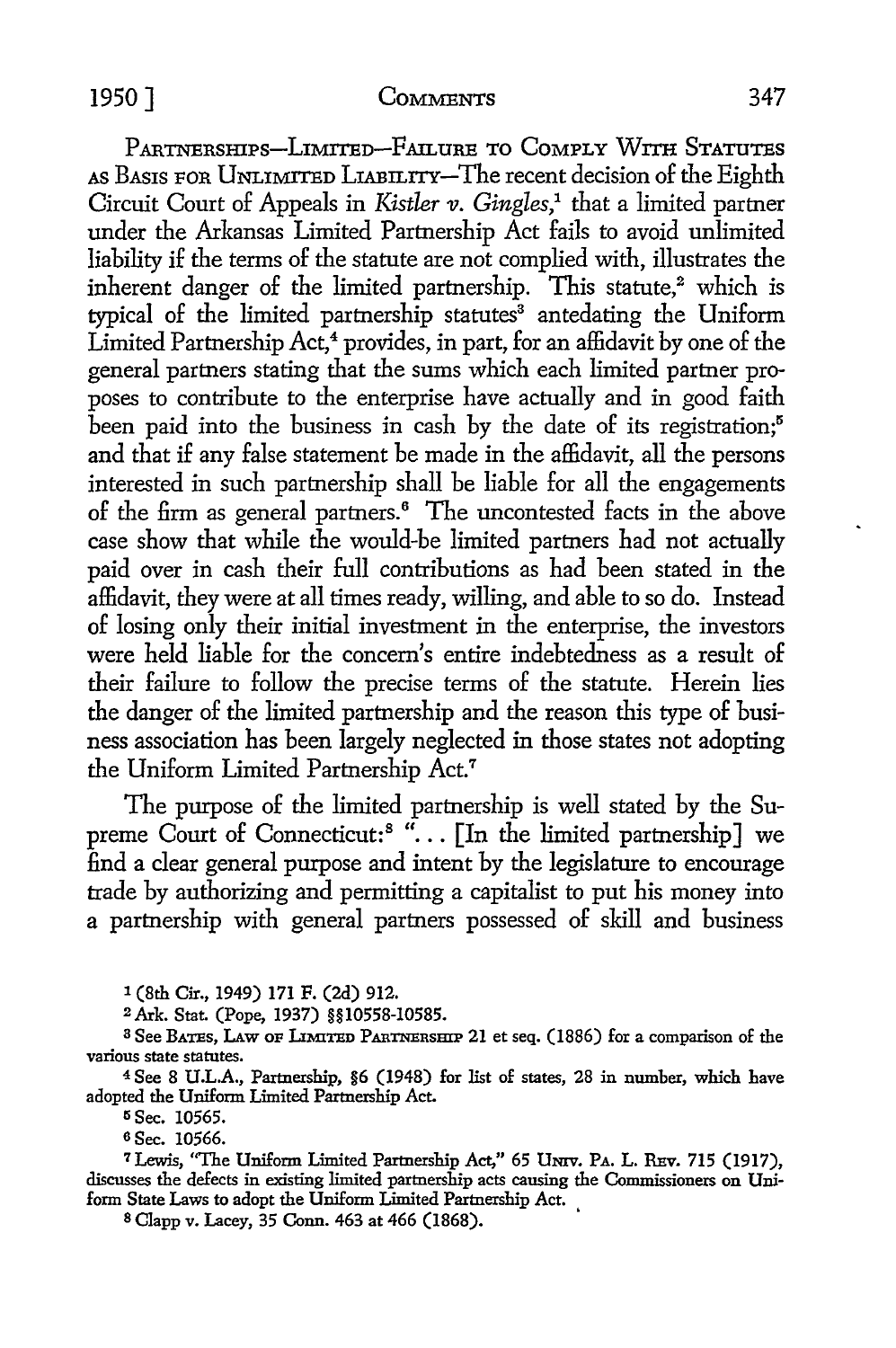character only, without becoming a general partner or hazarding anything in the business except the capital originally subscribed." The traditional common law partnership association could not be used as such an investment device because of the early doctrine of partnership liability to third persons of anyone who shared the profits of a trade, including lenders of capital who received a share of its profits in place of interest.<sup>9</sup> Although the capitalist can realize his goal of limited liability through investment in a corporation, as a limited partner he has an advantage over the stockholder in a corporation in that he may be sure of the active interest of the general partners, whose functions are similar to those of the directors of a corporation, because such partners, unlike the directors of a corporation, are unlimitedly liable for the partnership's debts. On the other hand, the limited partner has no voice in the management of his capital such as a corporate stockholder has. The advantages of the limited partnership are considerable, and were so recognized by the legislatures as far back as 1822 when New York passed the first limited partnership act.<sup>10</sup> This statute was soon duplicated by other states and by 1888 was in effect in all but three states, closely copied by all, almost verbatim by many.<sup>11</sup> When these statutes were drafted and the limited partnerships formed under them were first subjected to judicial cognizance, the old notion prevailed that one who partook of profits must run the risk of losses. The limited partnership was accordingly considered by the courts as a privilege granted by the legislature to the profit-seeking investor. Therefore, to achieve that privilege, he must meticulously meet the conditions attached to it as set forth in the act.<sup>12</sup> Failure to comply defeated the privilege and the investor was deemed a common law general partner. Another argument<sup>13</sup> advanced for requiring the strictest adherence to the statute was that it was in derogation of the common law and should be exactly construed. Thus, where the investment in an enterprise was made in the form of bonds ( worth more than

<sup>9</sup>Grace v. Smith, 2 W. Bl. 998 (1775); Waugh v. Carver, 2 **H.** Bl. 235 (1793). Cox v. Hickman, 8 H.L. 268, 11 Eng. Rep. 431 (1860) overruled these cases.

10 N.Y. Laws (1822) p. 259.

11 BATES, LAW OF LIMITED PARTNERSHIP 21 et seq. (1886).

12 Holliday v. Union Bag and Paper Co., 3 Colo. 342 (1887); Pierce v. Bryant, 87 Mass. 91 (1862); Maloney v. Bruce, 94 Pa. 249 (1880); Henkel v. Heyman, 91 ill. 96 (1878).

13 For criticism of this rule see 36 HARv. L. REv. 1016 (1923).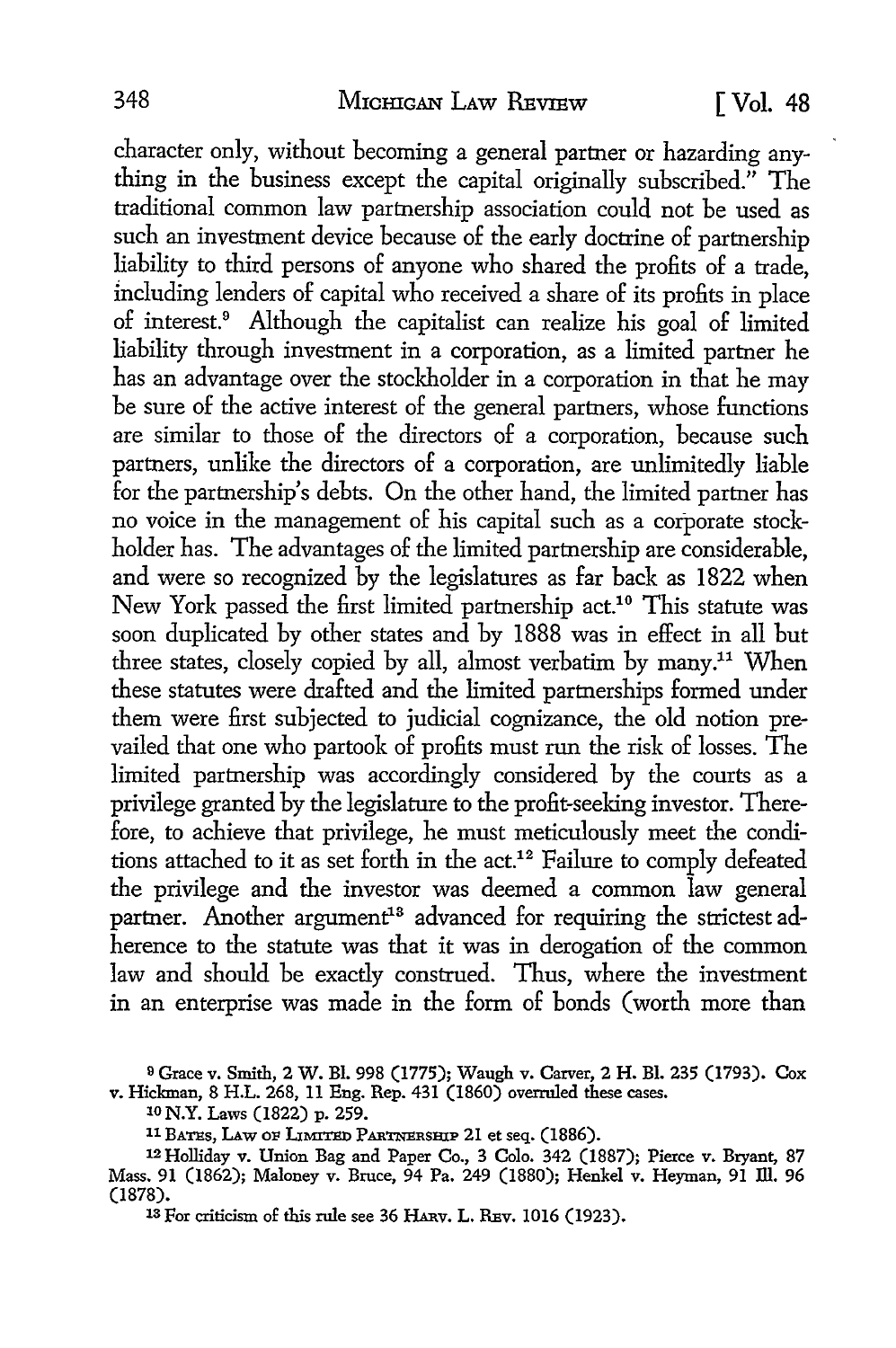#### **1950]** COMMENTS 349

the subscription called for) instead of in cash as required by statute, the subscriber was declared unlimitedly liable for the concern's debts.<sup>14</sup> Again, where payment was made by check instead of in cash as required, the limited partner found himself unlimitedly liable.<sup>15</sup> Where the investments of the limited partners were recorded jointly, instead of individually, the contributors were held to be liable generally since the statute required each listing to be separated.16 Consequently, while the policy behind the creation of limited partnerships was to further investment by reducing risk, the attitude of the courts in interpreting the statutes has been to deprive the provisions of any usefulness, except where the association is to contain no more than one limited partner.<sup>17</sup>

To revitalize the limited partnership, the Uniform Limited Partnership Act was approved by the National Conference of Commissioners in 1916. The fundamental philosophy behind the Uniform Act is that no public policy requires a person who contributes capital to a business enterprise to become bound for the obligations of the business.18 In furthering this policy, section 2 states: "A limited partnership is formed if there has been substantial compliance<sup>19</sup> in good faith with the requirements for formation." Section 11 gives additional protection, stating that "a person who has contributed to the capital of a business conducted by a person or partnership erroneously believing that he has become a limited partner in a limited partnership, is not, by reason of his exercise of the rights of a limited partner, a general partner with the person or in the partnership carrying on the business, or bound by the obligations of such person or partnership; provided that on ascertaining the mistake he promptly renounces his interest in the profits of the business, or other compensation by way of income." Thus, limited liability is not under this act a privilege attaching to the investor only by strict adherence to the statutory scheme. Even if the intended limited partnership is not

19 The problem of what constitutes substantial compliance remains. The courts have met this question many times in deciding whether a corporation de facto has been formed. The same analysis applies here.

<sup>14</sup> Haggerty and Albinola v. Foster, 103 Mass. 17 (1869).

<sup>15</sup> In re Allen's Estate, 41 Minn. 430, 43 N.W. 382 (1889).

<sup>16</sup> Spencer Optical Mfg. Co. v. Johnson, 53 S.C. 533, 31 S.E. 392 (1898).

<sup>17</sup> Commissioners' Note, 8 U.L.A. 3.

<sup>1</sup>s Ibid.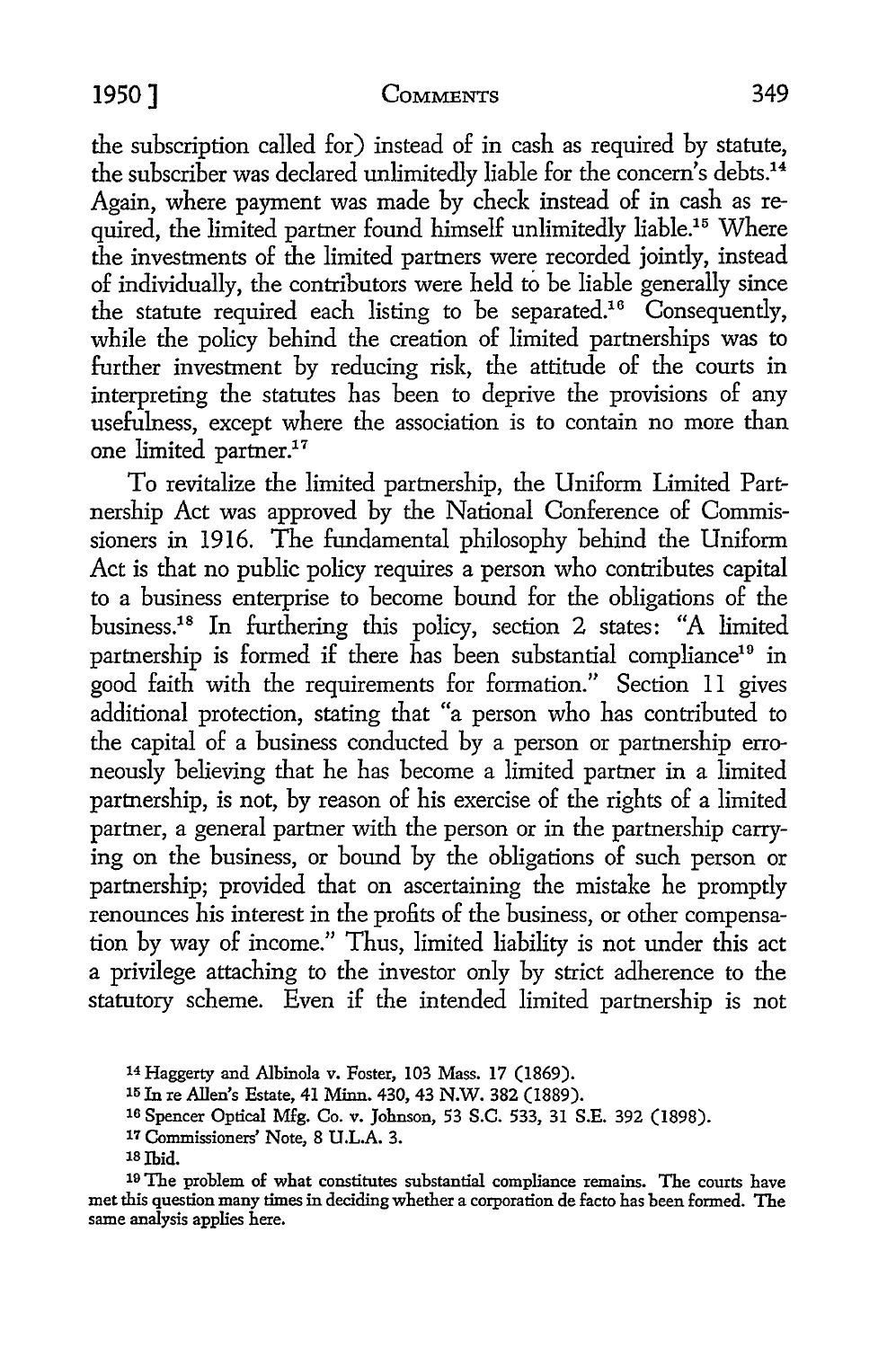formed because of failure *to* comply with the regulations set out in the act, unlimited liability does not attach *to* the profit-seeking investor in the twenty-eight states which have adopted the act, provided he originally acted in good faith in attempting *to* abide by the requirements, and, on learning he has failed *to* meet them, promptly disavows his interest in the association.

Since a substantial number of states continue *to* carry on their books statutes resembling the New York Act of 1822, many investors still run the risks of noncompliance with these older statutes, should they choose *to* use them *to* achieve the desired goal of limited liability. There is, however, another alternative, indicated by the wide-spread adoption of the principle laid down in *Cox v. Hickman,* 20 that while profit sharing is a prima facie indicium of partnership it is not conclusive, and one may receive a share of profits, as payment of a debt, or in lieu of interest, without becoming a partner in fact or liable as a partner *to* third party creditors. This case is a milestone in the history of partnership law, repudiating the concept that the profit sharer in a business is a partner on whom unlimited liability falls. Under this rule, which has been codified in section 7(4) of the Uniform Partnership Act (to be distinguished from the Uniform Limited Partnership Act), one may invest money in return for a share of the profits of an unincorporated enterprise without complying with the statutory steps prescribed in the limited partnership acts, provided he does not participate in the concern's management. Consequently, a person desiring to invest capital in an enterprise in the expectancy of receiving in return a share of its profits is strongly advised to avoid the limited partnership acts in those states which have not as yet adopted the Uniform Limited Partnership Act. Instead he should carefully preserve evidence indicating the fact that he contributed money to the partnership merely for investment purposes without the intention of joining it as a general partner.

But what of the investor who has attempted without success to comply with the older limited partnership statutes? Is the burden of unlimited liability to be placed upon him even though he has conscientiously and in good faith tried to abide by their terms? Certainly the wording of the statutes leaves little hope for nonliability.<sup>21</sup> Never-

<sup>20 8</sup> H.L. 268, 11 Eng. Rep. 431 (1860).

<sup>21</sup> BATES, LAw oF LIMITED PARTNERSHIP 38 (1886).